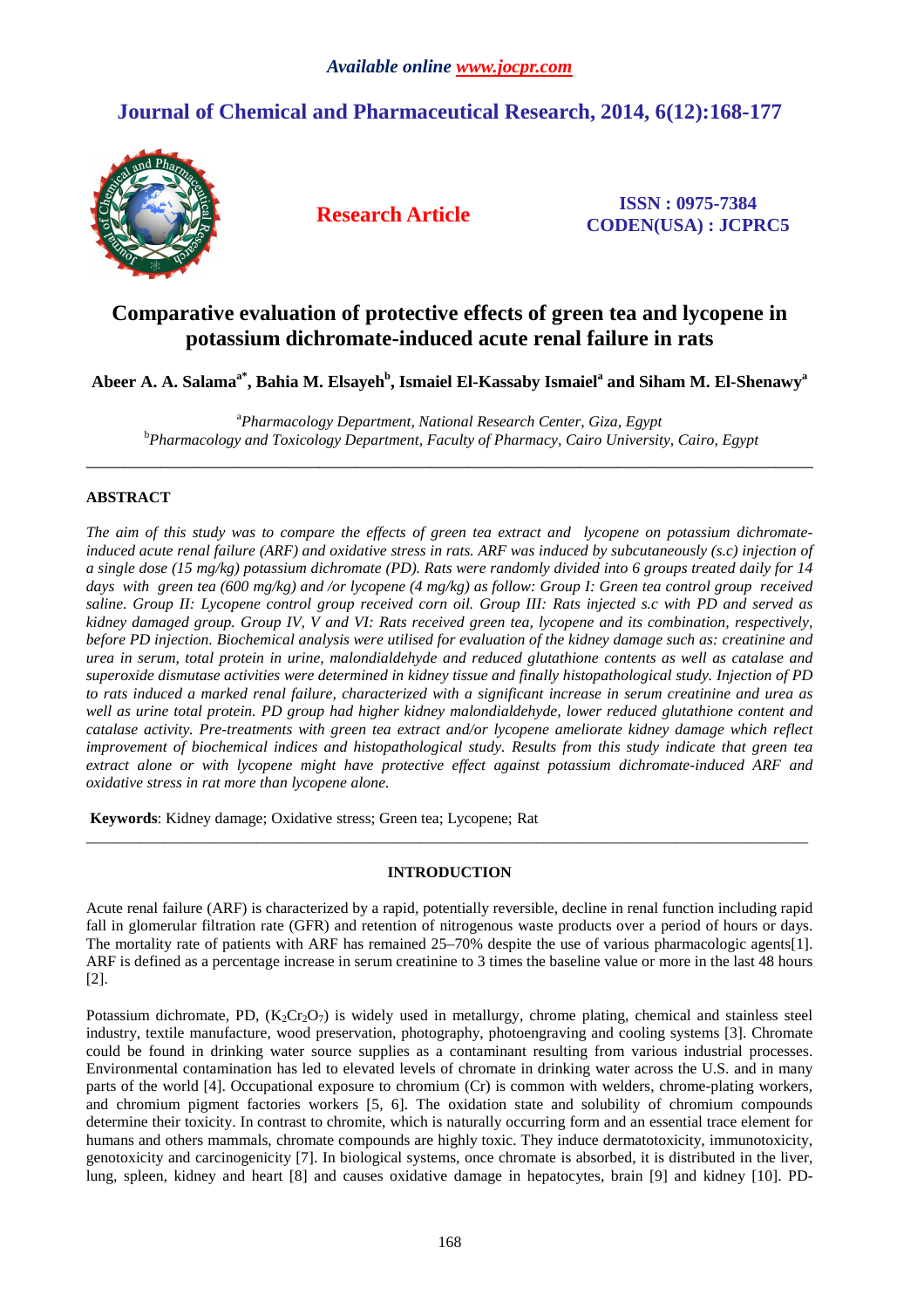induced ARF in rat mimics the occupational hazard. Chromium nephrotoxicity is thought to occur through the oxidant lesion mechanism. There is still a lack of specific remedies against chromium nephrotoxicity [11].

*\_\_\_\_\_\_\_\_\_\_\_\_\_\_\_\_\_\_\_\_\_\_\_\_\_\_\_\_\_\_\_\_\_\_\_\_\_\_\_\_\_\_\_\_\_\_\_\_\_\_\_\_\_\_\_\_\_\_\_\_\_\_\_\_\_\_\_\_\_\_\_\_\_\_\_\_\_\_*

Tea *(Camellia sinensis*) is one of the most commonly consumed beverages since ancient times. It is still the beverage most available to general populations in many countries all over the world[12]. Tea contains several antioxidants, mainly polyphenols namely, catechins in green tea and theaflavin in black tea. Catechins have recently received a lot of attention owing to its role as an antioxidant[13] and their ability to protect the human body from exposure to different diseases [14]. Catechins can scavenge a wide range of free radicals, including the most active .OH radical, which initiates lipid peroxidation. Consequently they terminate initiation and propagation of lipid peroxidation [15]. Furthermore catechins can scavenge both  $O^{-2}$  and LOO radicals [16], NO radical [17], ONOO [18], carbon-center free radicals and  ${}^{1}O_{2}$  [19]. It has been reported that, catechins have many protective effects on the cardiovascular system, they exert an antihypertensive [20], anti-atherosclerotic, anti-hypocholesterolemic and antihypertrophy effects [21] and they are used as folk remedies for inflammatory diseases [22]. Recently, green tea extract attenuated alcohol-induced oxidative injury and lipogenesis in the liver by the synergetic action of catechins and caffeine [23] and improves hypertension and insulin resistance in a rat model of metabolic syndrome through reduction of ROS [24].

Lycopene is a major carotenoid, available primarily from tomatoes and its products [25]. Carotenoids are among the most common natural pigments [26] and responsible for many of the red, orange, and yellow hues of plant leaves, fruits, and flowers. Only plants, bacteria, fungi, and algae can synthesize carotenoids, but animals get them from diet [27]. Lycopene, exhibit the highest physical quenching to  ${}^{1}O_{2}$  has a high antioxidative activity and a protective effect in various diseases [28]. Lycopene has attracted considerable attention as a potential chemopreventive agent [29]. There is substantial evidences demonstrating an inverse relationship between the consumption of lycopene and the risk of a wide variety of cancers [30] including cervical cancer [31], urinary bladder cancer [32], buccal pouch carcinogenesis 33 and gastric carcinogenesis [34]. One of the important effects of lycopene is its ability to protect DNA by reducing its oxidative damage *in vitro* and *in vivo* [ 35-37]. Lycopene also, prevent the side effects of chemotherapy due to its antioxidant and anti-inflammatory properties [38] and now, prevent chronic diseases induced by oxidative stress related to high fat diet [39].

Accordingly, the present study aimed to compare the possible protective effects of the natural antioxidants namely green tea, lycopene and their combination on some changes produced by experimentally induced kidney damage in rats.

# **EXPERIMENTAL SECTION**

#### *2.1. Animals*

Adult male Sparague-Dawley albino rats weighing 120 – 140g purchased from the animal house colony of the National Research Center (Dokki, Giza, Egypt) and were kept in the animal house under conventional laboratory conditions. Experiments were performed according to the National Regulations of Animal Welfare and Institutional Animal Ethical Committee (IAEC).

# *2.2. Chemicals*

Potassium dichromate was obtained from NRC, Giza, Egypt.

Glutathione, 5,5 -dithio-bis-(2-nitrobenzoic acid), thiobarbituric acid (TBA) and 1,1,3,3-tetraethoxypropane were obtained from Sigma Aldrich Chemical Co. (USA). All other chemicals were of the highest available commercial grade.

#### *2.3. Drugs*

a) Green tea water extract in the form of powder (Technomate for Chemicals and Pharmaceuticals, Egypt). b) Lycopene in the form of powder (El-Debeiky Pharma Co., Egypt).

#### *2.4. Experimental design*

ARF was induced by administration of a single dose of PD (15 mg/kg, subcutenously) [40]. Animals were divided into 6 groups treated daily for 14 days with green tea (600 mg/kg) [41], lycopene (4 mg/kg) [42] or combination of green tea and lycopene before induction of ARF with PD as follow: Group I: Green tea control group received saline. Group II: Lycopene control group received corn oil. Group III: Rats injected s.c with PD and served as kidney damaged group. Group IV, V and VI: Rats received green tea, lycopene and its combination, respectively. After 2, 14 days following the last treatment, samples were taken as follows: urine was collected and filtered for determination of creatinine. Under light ether anesthesia, blood samples were taken from the abdominal aorta and used for determination of blood urea nitrogen, total protein and creatinine levels. The animals were killed by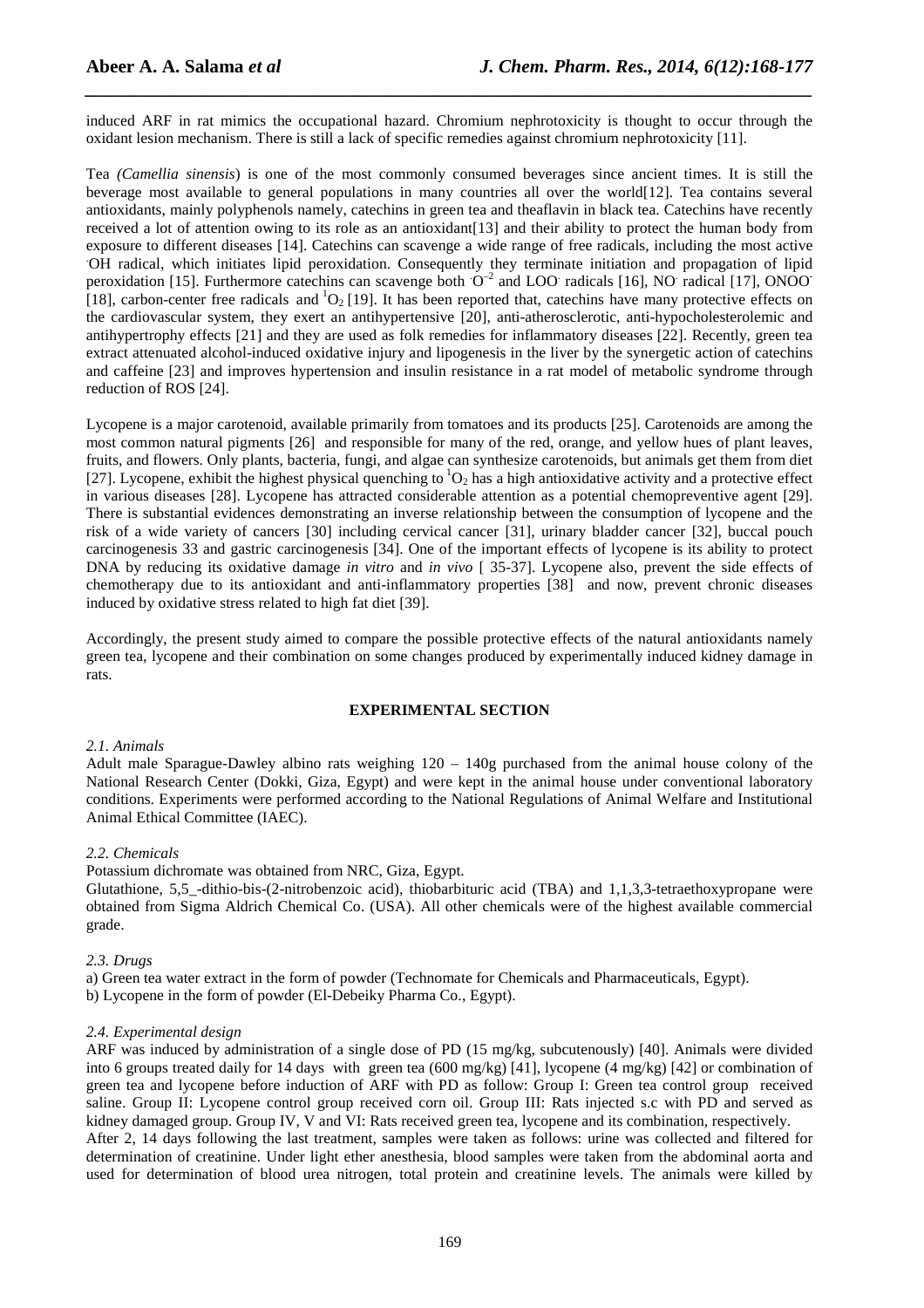cervical dislocation, and the two kidneys from each rat were immediately dissected out, washed with ice-cooled physiological saline and homogenized in 0.15M KCl solution. Aliquots of the homogenate were prepared for determination of tissue contents of reduced glutathione (GSH) and malondialdehyde (MDA) as well as the enzyme activities of catalase (CAT) and superoxide dismutase (SOD).

*\_\_\_\_\_\_\_\_\_\_\_\_\_\_\_\_\_\_\_\_\_\_\_\_\_\_\_\_\_\_\_\_\_\_\_\_\_\_\_\_\_\_\_\_\_\_\_\_\_\_\_\_\_\_\_\_\_\_\_\_\_\_\_\_\_\_\_\_\_\_\_\_\_\_\_\_\_\_*

#### *2.5. Biochemical analysis*

The following parameters, indicating glomerular, tubular and oxidative kidney damage, were measured after 2 days and 14 days of induction of kidney damage. Body weight was determined. BUN level was determined following the colorimetric method of Berhelot reaction [43], while creatinine clearance (Ccr) was calculated after estimating the serum and urinary creatinine levels by the alkaline picrate method [44]. Total protein level was determined in urine samples using Biodiagnostic kits [45]. GSH and MDA in kidney tissue were determined [46, 47], respectively. Measurement of enzyme activities of catalase (CAT) and superoxide dismutase (SOD) were carried out in kidney homogenate [48, 49].

#### *2.6. Histopathological studies*

One kidney specimens was separated from the animal immediately after sacrifice and opened along convex side to ensure complete fixation. All the specimens were fixed in 10% formal saline for at least 72 h then washed with water and processed to obtain 4-6 Mm section. They were stained with hematoxilin-eosin for histopathological examination.

#### *2.7. Data analysis*

Data are expressed as mean ± S*.*E. Analysis was done using ANOVA followed by the Tukey–Kramer test for multiple comparisons. A 0.05 level of probability was used as the criterion for significance.

# **RESULTS**

No statistical difference in body weight was observed among treated and control groups. Induction of kidney damage by PD significantly decreased Ccr to 28.98% after 2 days and 78.04% after 14 days of induction, as compared with normal control group. The pre-treated animals with green tea extract, lycopene and their combination significantly increased Ccr to 191.66%, 173.33% and 198.33%, respectively, after 2 days of induction and 124.37%, 120.62% and 123.75%, respectively, after 14 days of induction of kidney damage, as compared with the kidney damaged group(Table 1, 2).

**Table 1Effect of pre-treatment with green tea extract (600 mg/kg, orally, 14 days) and/or lycopene (4 mg/kg, orally, 14 days) on body weight, creatinine clearance (Ccr), serum creatinine, blood urea nitrogen (BUN) and total protein after 2 days of ARF** 

| Control<br><b>Treatments</b><br>(Saline)<br>(Oil)<br><b>Parameters</b> | <b>PD</b>                     | $PD+GT$                        | $PD+LY$                | $PD+GT+LY$          |
|------------------------------------------------------------------------|-------------------------------|--------------------------------|------------------------|---------------------|
| $10.16 \pm 0.16$<br>$10.83 \pm 0.83$<br><b>Body weight</b>             | $9.16 \pm 0.54$               | $10.33 \pm 0.33$               | $9.66 \pm 0.33$        | $10.83 \pm 0.83$    |
| <b>Ccr</b><br>$2.07 \pm 0.17$<br>$2.06 \pm 0.15$                       | $0.60 \pm 0.02$ <sup>a</sup>  | $1.15 \pm 0.1$ <sup>ac</sup>   | $1.04 \pm 0.08$ bc     | $1.19 \pm 0.07$ bc  |
| $0.24 \pm 0.01$<br>$0.25 \pm 0.01$<br><b>Creatinine</b>                | $1.12 \pm 0.06^{\text{a}}$    | $0.41 \pm 0.02$ <sup>ac</sup>  | $0.44 \pm 0.03$ bc     | $0.39 \pm 0.03$ bc  |
| <b>BUN</b><br>$14.94 \pm 0.14$<br>$15.47\pm0.88$                       | $60.00 \pm 0.25$ <sup>a</sup> | $31.29 \pm 0.71$ <sup>ac</sup> | bc<br>$39.26 \pm 0.20$ | $29.99\pm0.29$ bc   |
| $20.99 \pm 0.71$<br>$20.94 \pm 0.12$<br><b>Total protein</b>           | $84.03 \pm 0.90$ <sup>a</sup> | 48.06 $\pm$ 0.49 ac            | bc<br>$60.82{\pm}0.59$ | 46.35 $\pm$ 0.32 bc |

*GT: green tea; LY: lycopene; PD: pottasium dicromate* 

*Statistical analysis was carried out by one-way ANOVA followed by Tukey multiple comparisons test. a*

 *Significantly different from normal control (Saline) at P<0.05. b*

 *Significantly different from corn oil control group at P<0.05.* 

*<sup>c</sup>Significantly different from kidney damaged group at P<0.05.* 

**Table 2Effect of pre-treatment with green tea extract (600 mg/kg, orally, 14 days) and/or lycopene (4 mg/kg, orally, 14 days) on body weight, creatinine clearance (Ccr), serum creatinine, blood urea nitrogen (BUN) and total protein after 14 days of ARF** 

| <b>Treatments</b>    | <b>Control</b>    | <b>Control</b>   | <b>PD</b>                     | $PD+GT$                        | $PD+LY$                      | $PD+GT+LY$         |
|----------------------|-------------------|------------------|-------------------------------|--------------------------------|------------------------------|--------------------|
| <b>Parameters</b>    | (Saline)          | (Oil)            |                               |                                |                              |                    |
| <b>Body weight</b>   | $28.33 \pm 2.10$  | $29.16 \pm 2.00$ | $28.33 \pm 1.66$              | $28.16 \pm 1.53$               | $28.33 \pm 1.66$             | $29.33 \pm 1.66$   |
| <b>Ccr</b>           | $2.05 \pm 0.06$   | $2.03 \pm 0.17$  | $1.60 \pm 0.07^{\text{ a}}$   | $1.99 \pm 0.07$ c              | $1.93 \pm 0.18$ <sup>c</sup> | $2.02 \pm 0.09$ c  |
| <b>Creatinine</b>    | $0.24 \pm 0.007$  | $0.25 \pm 0.01$  | $0.38 \pm 0.007$ <sup>a</sup> | $0.26 \pm 0.01$ c              | $0.26 \pm 0.007$ c           | $0.25 \pm 0.01$ c  |
| <b>BUN</b>           | $14.77 \pm 0.31$  | $15.16 \pm 0.73$ | $32.69 \pm 1.37$ <sup>a</sup> | $20.88 \pm 1.20$ <sup>ac</sup> | $23.15 \pm 1.88$ bc          | $18.47 \pm 0.92$ c |
| <b>Total protein</b> | $21.18 \pm 0.007$ | $21.22 \pm 0.02$ | $36.37 \pm 1.17$ <sup>a</sup> | $23.79 \pm 0.04$ ac            | bc<br>$25.44 \pm 0.04$       | $21.99 \pm 0.07$ c |

*GT: green tea; LY: lycopene; PD: pottasium dicromate* 

*Data were expressed as mean ± SE (n=6).* 

*Statistical analysis was carried out by one-way ANOVA followed by Tukey multiple comparisons test.* 

*a Significantly different from normal control (Saline) at P<0.05. b*

 *Significantly different from corn oil control group at P<0.05.* 

*<sup>c</sup>Significantly different from kidney damaged group at P<0.05.* 

*Data were expressed as mean*  $\pm$  *SE* (*n*=6).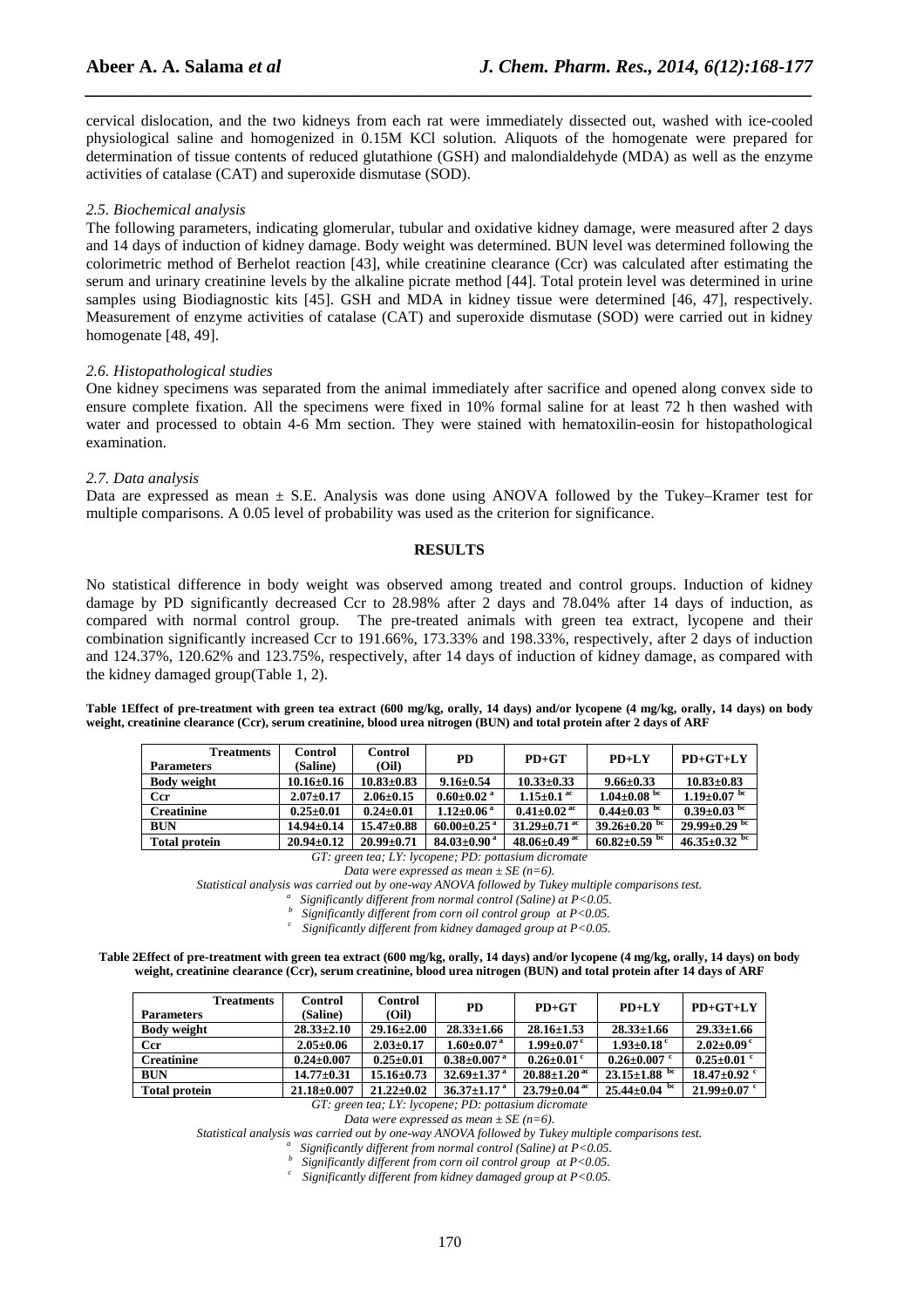

**Fig 1: Effect of pre-treatment with green tea extract (600 mg/kg, orally) and/or lycopene (4 mg/kg, orally) on A. malondialdehyde (MDA) and B. reduced glutathione (GSH) content as well as C. catalase (CAT) and D. superoxide dismutase (SOD) activity of kidney damaged rat** 

*Data were expressed as mean ± SE (n=6).* 

*Statistical analysis was carried out by one-way ANOVA followed by Tukey multiple comparisons test.* 

*a Significantly different from normal control (Saline) at P<0.05.* 

*b Significantly different from corn oil control group at P<0.05.* 

*<sup>c</sup>Significantly different from kidney damaged group at P<0.05.* 

Induction of kidney damage by PD produced a significant increase of serum creatinine and BUN to 448% and 401.60% respectively after 2 days and to 158.33% and 221.32% respectively after 14 days of induction, as compared with the normal control group. The pre-treatment of animals with green tea extract, lycopene and their combination significantly reduced serum creatinine to 36.60 %, 39.28% and 33.82%, respectively and BUN to 52.15%, 65.43% and 49.98%, respectively, after 2 days of induction, as compared with the kidney damaged group. Also, after 14 days of induction of kidney damage, serum creatinine was significantly reduced in animals pretreated with green tea extract, lycopene and their combination to 68.42%, 68.42% and 65.78%, respectively, and BUN to 63.87%, 70.81% and 56.50%, respectively, as compared with the kidney damaged group (Table 1, 2).

Kidney tissue malondialdehyde content was significantly increased in kidney damaged group with PD to 248.25% after 2 days and 156.56% after 14 days of induction, as compared with the normal control group. The pre-treatment with green tea extract, lycopene and the combination of both drugs significantly decreased kidney tissue malondialdehyde content to 73.97%, 84.80% and 70.20%, respectively, after 2 days and 77.09%, 85.10% and 75.04%, respectively, after 14 days of induction of kidney damage, as compared with the kidney damaged group (Fig. 1A).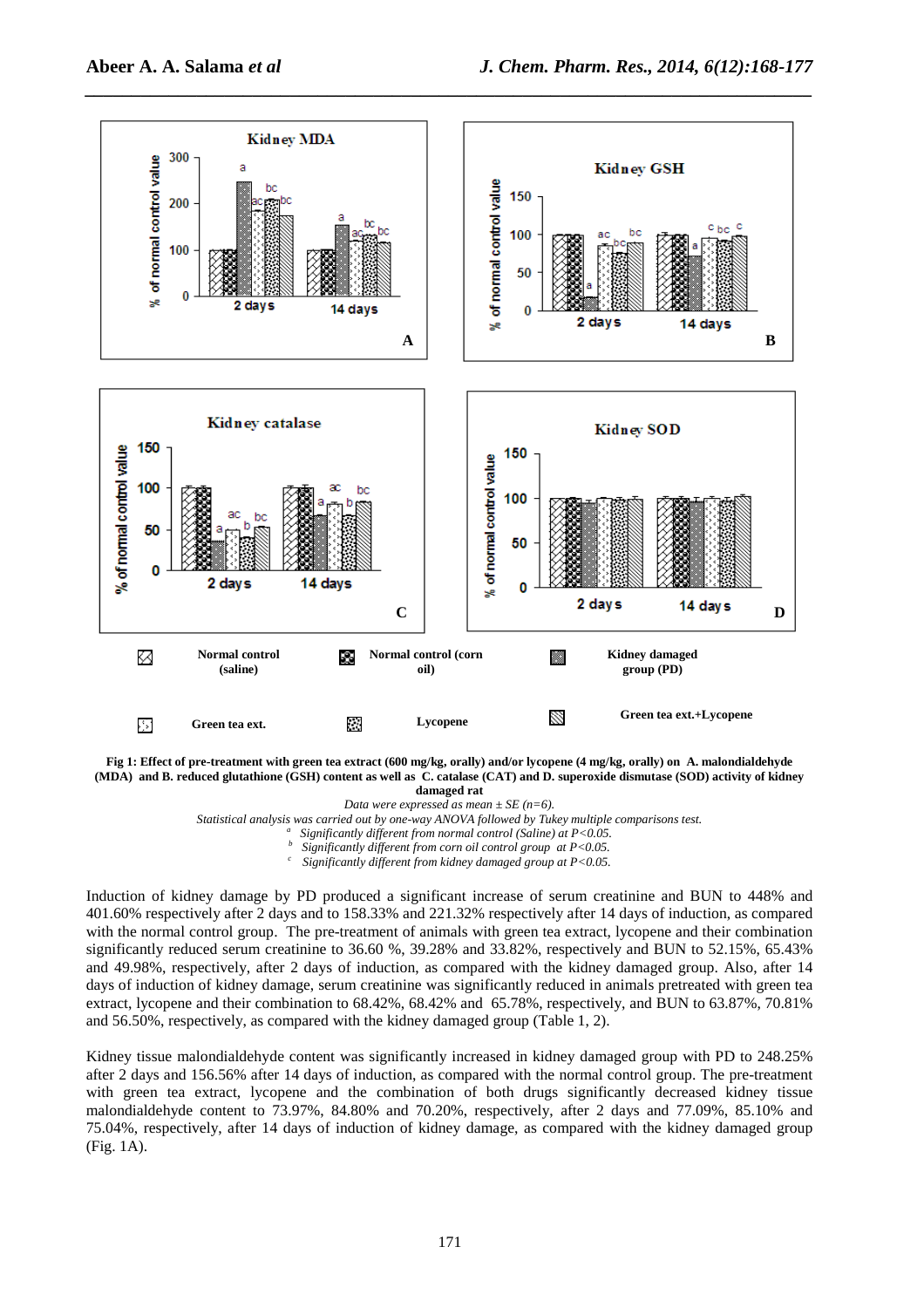Data in Fig. 1B indicate that induction of kidney damage by PD significantly reduced GSH content in kidney homogenates to 15.38% after 2 days and 65.38% after 14 days of induction, as compared with the normal control group. A significant increase of GSH content in kidney homogenates was observed in the pre-treatment with green tea extract, lycopene and the combination of both drugs to 525%, 475% and 550%, respectively, after 2 days of induction, and 135.29%, 129.41% and 141.17%, respectively, after 14 days of induction of kidney damage, as compared with the kidney damaged group.

*\_\_\_\_\_\_\_\_\_\_\_\_\_\_\_\_\_\_\_\_\_\_\_\_\_\_\_\_\_\_\_\_\_\_\_\_\_\_\_\_\_\_\_\_\_\_\_\_\_\_\_\_\_\_\_\_\_\_\_\_\_\_\_\_\_\_\_\_\_\_\_\_\_\_\_\_\_\_*

Induction of kidney damage by PD produced a significant decrease of CAT activity in kidney to 35.57% after 2 days and 65.78% after 14 days of induction, as compared with the normal control group. CAT activity was significantly elevated in the pre-treatment with green tea extract and its combination to 139.91% and 147.30% after 2 days and 123.38% and 125.21% after 14 days of induction of kidney damage while no significant change of CAT activity was observed in the pre-treatment with lycopene after 2 days or 14 days of induction of kidney damage, as compared with the kidney damaged group (Fig. 1C). No statistical difference in SOD was observed among all treated and control groups at all time point (Fig. 1D).

Histopathology study of kidney tissue section obtained from a normal rat receiving saline or corn oil showing normal proximal convoluted tubule (P), distal convoluted tubule (D) and renal corpuscles composed of a tuft of capillaries forming the glomerulus (G) (Figure 2A & B). Kidney tissue section from a rat damaged with PD showing dilatation of most of the tubules being more observed in the proximal tubules, which loose their brush borders. This dilatation is due to atrophy of the lining epithelium of these tubules. Many tubules suffer from degeneration of their lining epithelium with spots of hemorrhage in the interstitial tissue in between the tubules, after 2 days of administration (Figure 2C). Kidney tissue section of a rat damaged with PD showing normal renal corpuscles, proximal (P) and distal (D) convoluted tubules except for a very few tubules that appeared dilated. In between the functional kidney tissue blood vessels are markedly dilated and congested with blood. Cellular infiltrates are observed near the congested blood vessel, after 14 days of administration (Figure 2D). Kidney tissue section from a damaged rat pre-treated with green tea extract showing dilatation of few tubules. Other tubules show mild vacuolar degeneration of their lining epithelium, after 2 days of kidney damage (Figure 2E). Kidney tissue section from a damaged rat pre-treated with green tea extract showing a quite normal kidney tissue, after 14 days of kidney damage (Figure 2F). Kidney tissue section from a damaged rat pre-treated with lycopene showing dilatation of many renal tubules and obvious vacuolar degeneration of the lining epithelium of both types of these tubules. However, renal corpuscles (G) appear nearly normal, after 2 days of kidney damage (Figure 2G). Kidney tissue section from a damaged rat pre-treated with lycopene showing mild dilatation of some renal tubules most of them are of the distal type. Many of the tubules especially the proximal ones (P) are normal as well as the glomeruli (G) after 14 days of kidney damage (Figure 2H). Kidney tissue section from a damaged rat pre-treated with green tea extract and lycopene showing a area of normal renal tissue containing both proximal (P) and distal (D) convoluted tubules. Another area is seen where few of the tubules show vacuolar degeneration of their epithelium. Neither dilatation nor congestion is observed. Cellular infiltrates are negatively appeared, after 2 days of kidney damage (Figure 2I). Kidney tissue section from a damaged rat pre-treated with green tea extract and lycopene showing most of the renal tubules are normal in shape as well as the renal glomerulus, after 14 days of kidney damage (Figure 2J).



**A B C**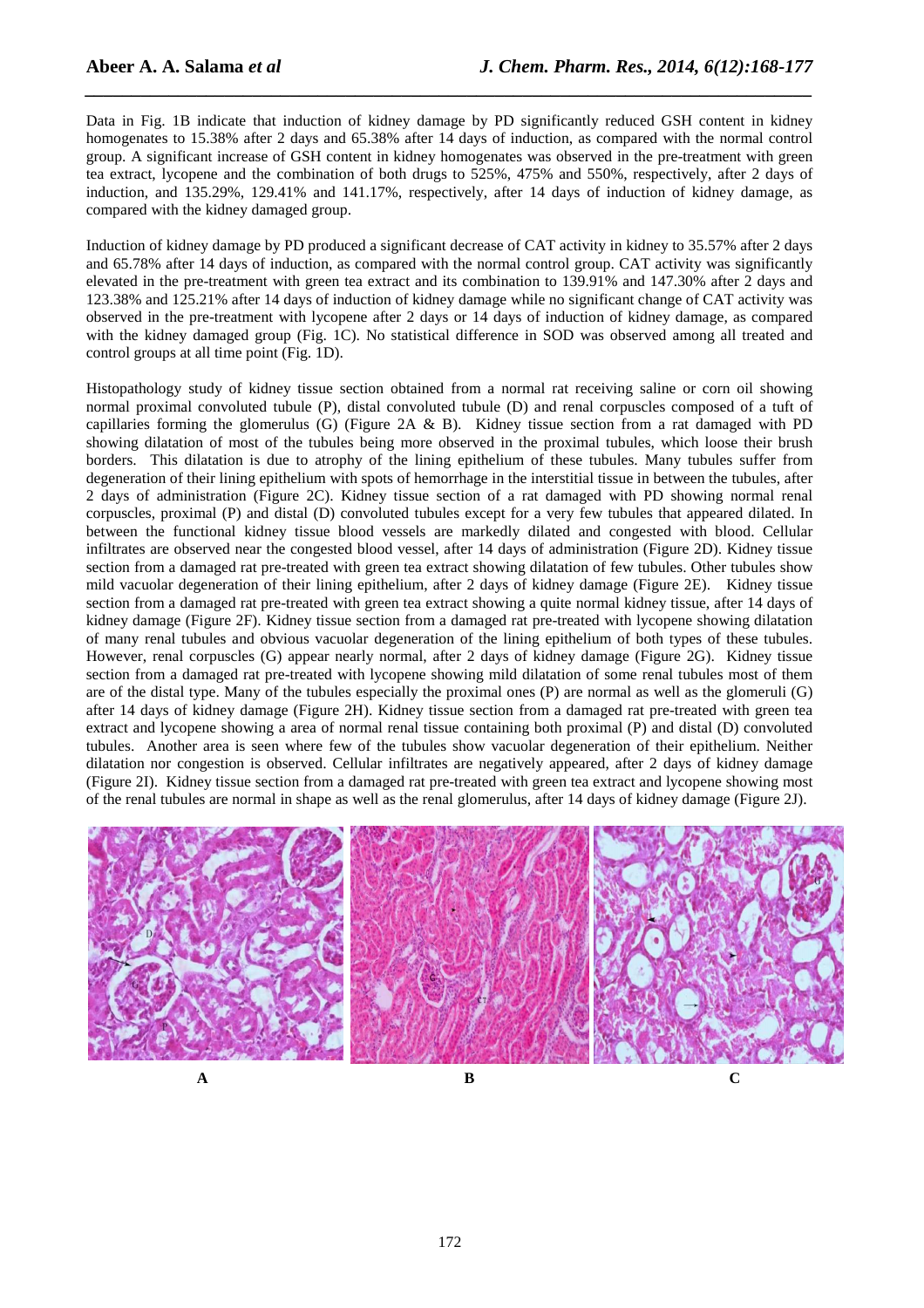



**G**

**H I** 



**J** 

**Fig. 2: Photomicrographs of sections of the kidney tissue of: (A) a normal rat receiving saline showing normal proximal convoluted tubule (P), distal convoluted tubule (D) and renal corpuscles (arrow) composed of a tuft of capillaries forming the glomerulus (G). (B) a normal rat receiving corn oil showing the same normal structure of control group (C) a rat damaged with PD showing dilatation of most of the tubules (arrow) being more observed in the proximal tubules, which loose their brush borders. This dilatation is due to atrophy of the lining epithelium of these tubules. Many tubules suffer from degeneration of their lining epithelium with spots of hemorrhage (arrow heads) in the interstitial tissue in between the tubules, after 2 days of administration. (D) a rat damaged with PD showing normal renal corpuscles, proximal (P) and distal (D) convoluted tubules except for a very few tubules that appeared dilated. In between the functional kidney tissue blood vessels are markedly dilated and congested with blood (arrow head). Cellular infiltrates (arrow) are observed near the congested blood vessel, after 14 days of administration. (E) a damaged rat pre-treated with green tea extract showing dilatation of few tubules (arrow head). Other tubules show mild vacuolar degeneration of their lining epithelium (arrow) , after 2 days of kidney damage. (F) a damaged rat pre-treated with green tea extract showing a quite normal kidney tissue, after 14 days of kidney damage. (G) a damaged rat pre-treated with lycopene showing dilatation of many renal tubules (arrow head) and obvious vacuolar degeneration (arrow) of the lining epithelium of both types of these tubules. However, renal corpuscles (G) appear nearly normal, after 2 days of kidney damage. (H) a damaged rat pre-treated with lycopene showing mild dilatation of some renal tubules (arrow) most of them are of the distal type. Many of the tubules especially the proximal ones (P) are normal as well as the glomeruli (G) after 14 days of kidney damage. (I) a damaged rat pre-treated with green tea extract and lycopene showing a area of normal renal tissue containing both proximal (P) and distal (D) convoluted tubules. Another area is seen where few of the tubules show vacuolar degeneration of their epithelium (arrow). Neither dilatation nor congestion is observed. Cellular infiltrates are negatively appeared, after 2 days of kidney damage. (J) a damaged rat pre-treated with green tea extract and lycopene showing most of the renal tubules are normal in shape as**  well as the renal glomerulus, after 14 days of kidney damage. (Hx. & E. X 400)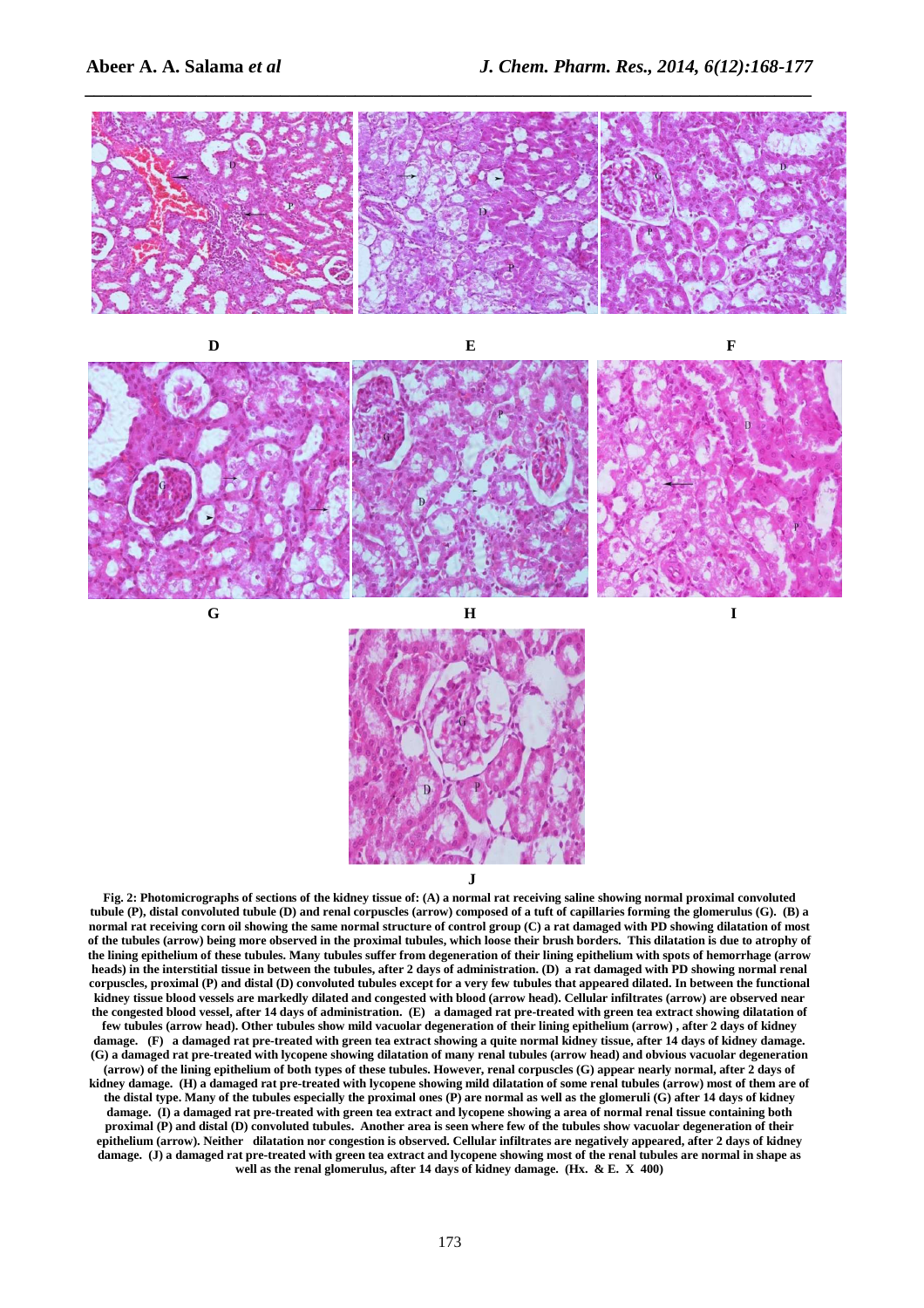# **DISCUSSION**

*\_\_\_\_\_\_\_\_\_\_\_\_\_\_\_\_\_\_\_\_\_\_\_\_\_\_\_\_\_\_\_\_\_\_\_\_\_\_\_\_\_\_\_\_\_\_\_\_\_\_\_\_\_\_\_\_\_\_\_\_\_\_\_\_\_\_\_\_\_\_\_\_\_\_\_\_\_\_*

potassium dichromate (PD) was used to induce oxidative kidney damage [50]. The kidney damaging effect of chromium (Cr) is achieved via its accumulation in vacuoles inside the proximal tubular cells. This may lead to slow excretion and remaining of Cr in the kidney for long time [51]. Chromate is easily taken up by cells through the sulfate anion transport system. Once inside the cell, chromate is reduced through reactive intermediates to the more stable form chromite by cellular reductants including glutathione, vitamin C, vitamin  $B_2$  and flavoenzymes [52]. This reduction process generates free radical species such as active oxygen radicals, which are involved in the cytotoxic effects of Cr [3].

The present results showed that, the induction of kidney damage by PD did not significantly change body weight of rats after 2 and 14 days of induction, as compared with the normal control group (Table 2, Fig 2). These results are in harmony with previous study [53] and suggest that, PD administration might not on affect water or food consumption in rats [54].

Results of the current study revealed that, the induction of kidney damage by PD produced a significant increase of urine volume to 163.26% after 2 days of induction. This effect might be attributed to the loss of brush border of the proximal tubules which is an early feature associated with alterations in transport of water by breaking gap junctions, leading to increased permeability [55]. The present histopathological results showed significant structural abnormalities of the kidney after PD administration, specifically, after 2 days of induction, where the epithelium of the proximal convoluted tubular cells showed dilatation, necrosis and degeneration. after 14 days of induction of kidney damage, the urine volume of kidney damaged animals was increased to 120.61%, as compared with the normal control group. The current histopathological results cleared that, the proximal tubules showed partial regeneration of their lining epithelium, suggesting the occurrence of multiple cycles of injury and repair. These results are in agreement with previous investigations using PD [56]. In the present study, the pre-treatment of animals with green tea and/or lycopene significantly reduced the urine volume after 2and 14 days of induction of kidney damage, as compared with the kidney damaged group. The histopathological study proved that, the pretreatment with green tea and/or lycopene showed a quite normal kidney tissue. This observation is consistent with previous studies using naringin[57]. The present results might reflect the ability of green tea and lycopene to restore the brush border of the renal tubules with its glycocalyx of the epithelial lining allowing them to perform their absorbing function properly.

In the present study, induction of kidney damage using PD produced a significant increase of serum creatinine, blood urea nitrogen (BUN) and total protein and decrease Ccr after 2 and 14 days of induction, as compared with the normal control animals and might be attributed to the decreased glomerular filtration rate and renal blood flow secondary to renal vasoconstriction that eventually results in tubular damage. While, the pre-treatment of animals with green tea and/or lycopene significantly reduced serum creatinine, BUN and total protein in urine and increase Ccr after 2 and 14 days of induction of kidney damage, as compared with the kidney damaged animals. These findings are in agreement with previous studies using naringin and lycopene [42]. Kidney function appears to be improved by green tea catechin due to its antithrombotic action [58], which in turn controls the arachidonic acid cascade system including prostaglandin E2, one of the major prostanoid products generated by prostaglandin synthase in the kidney and commonly causes renal vasodilation and increases glomerular filteration rate [59]. Also the beneficial effects of carotenoids, may be explained by decreasing vasoconstriction via upregulation of expression of angiotensin-converting enzyme and through inhibition of the expression of renal renin, angiotensinogen and angiotensin type 1 receptor [60]. Moreover carotenoids may prevent proteinuria by protecting the podocytes (renal epithelial cells) from injury leading to decreased ROS and increased glomerular filtration rate [61].

Several studies reported that, chromium reaches the peak value in serum and kidney one day after administration, and then its concentration gradually decreases in serum more than the kidney [62]. Previous pharmacokinetic studies also proved that, chromium is rapidly distributed and its half life is longer in the kidney than blood serum [63]. In the present work, the renal oxidative stress induced by PD was proved clearly by the increase of malondialdyhide (MDA), after 2 and 14 days of induction of kidney damage, as compared with normal control animals. A similar pattern was recorded by another study [54]. These results suggest that, oxidative stress might contribute to cell damage in a variety of kidney diseases. Moreover previous studies reported the production of free radical species essentially hydrogen peroxide  $(H_2O_2)$ , nitric oxide (NO) and other reactive species by PD. These free radicals attack lipid components leading to lipid peroxidation [64]. The pre-treatment of animals, in the present study, with green tea and/or lycopene produced a significant reduction of kidney MDA content after 2 and 14 days of induction of kidney damage, as compared with the kidney damaged control. These results are in agreement with previous studies using green tea and lycopene [41, 65]. These results suggest that, green tea and/or lycopene might prevent the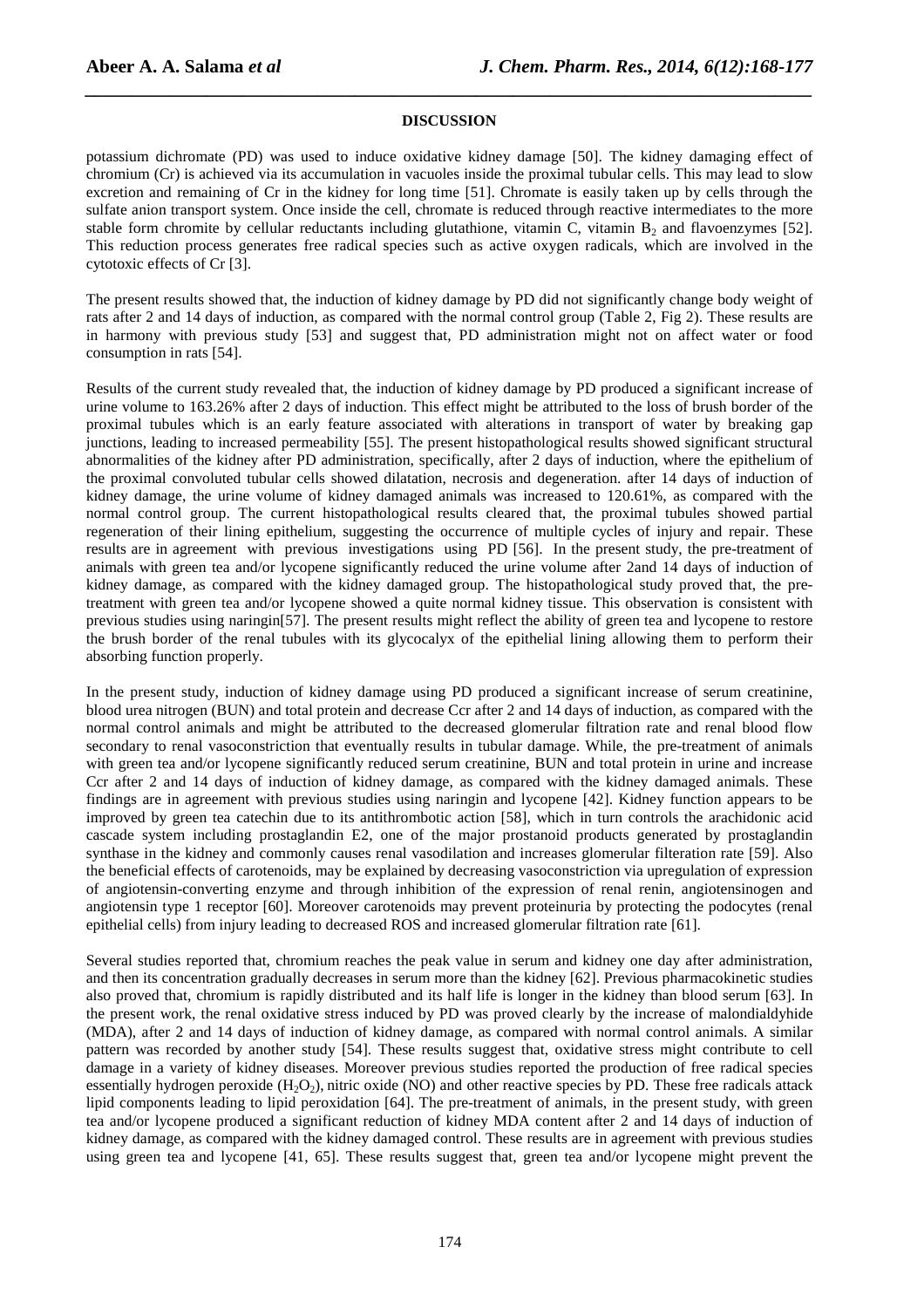deleterious consequences of biological membrane peroxidation caused by PD via the polyphenolic compounds, catechins [66], which can scavenge free radicals and lycopene also.

*\_\_\_\_\_\_\_\_\_\_\_\_\_\_\_\_\_\_\_\_\_\_\_\_\_\_\_\_\_\_\_\_\_\_\_\_\_\_\_\_\_\_\_\_\_\_\_\_\_\_\_\_\_\_\_\_\_\_\_\_\_\_\_\_\_\_\_\_\_\_\_\_\_\_\_\_\_\_*

It is well known that endogenous antioxidant enzymes are responsible for preventing and neutralizing the free radical-induced oxidative damage. Superoxide dismutase (SOD), catalase (CAT), glutathione peroxidase (GPx), glutathione reductase (GR) and glutathione transferase (GST) constitute a major supportive team of defense against free radicals [67]. Targeting and modulating these physiological defense mechanisms by chemopreventive agents has become a part of many therapeutic strategies [68]. Also, one of the most important intracellular antioxidant systems is glutathione (GSH) which is essential for maintaining cell integrity by its reducing properties and participation in the cell metabolism [42].

It is obvious from the present results that, there was a differential response of the antioxidant enzymes to PDinjection. Interestingly, the results showed that, GSH content, CAT activity significantly decreased while SOD activity was not significantly changed after 2 and 14 days of kidney damage by PD, as compared with the normal control group. Chromate has a pro-oxidant effect, which was indicated by decrease of reduced glutathione (GSH) levels in different tissues [69]. Earlier studies have revealed that, chromium administration results in increased ROS production. To counteract the ROS production, the cell tend to increase intracellular GPx levels, which in turn might be responsible for the observed fall in GSH levels. Moreover, H<sub>2</sub>O<sub>2</sub> is a free radical essentially responsible for the kidney damaging effect caused by administration of Cr and might be attributed to the decrease in CAT ability [70]. However SOD enzyme is localized even in the damaged epithelial tubular cells, the main site where Cr exerts its kidney damaging effect through the production of free radicals other than superoxide radical  $(O^{-2})$  [71]. The pre-treatment of animals with green tea and its combination with lycopene significantly increased GSH content, CAT activity while lycopene increased GSH and did not significantly change the CAT activity after 2 and 14 days of induction, as compared with the kidney damaged animals. These results might reflect the usefulness of green tea and lycopene, as excellent sources of antioxidants might directly be related to enhanced biosynthesis of GSH and increased levels of other antioxidants such as vitamin A, vitamin E [72] and the ability of green tea but not lycopene to counteract  $H_2O_2$  which is one of the active oxygen species responsible for the oxidative stress produced in the damaged kidney by PD.

#### **CONCLUSION**

We conclude that green tea extract alone or with lycopene modulates glomerular, tubular and oxidative kidney damage and might have protective effect against potassium dichromate-induced ARF in rat more than lycopene alone.

#### **Acknowledgment**

The authors are very grateful to Dr. Nermeen M. Shaffie, Assisstant Professor of Pathology, National Research Center, for examining and interpreting histopathologic aspects of this study.

### **REFERENCES**

[1] N Lameire; W Van Biesen; RVanholder, *Nature clinical practice. Nephrology*, **2006**, 2, 364-377.

[2] CF Pinto; M. Watanabe; CD da Fonseca; CI Ogata; F Vattimo Mde, *Rev Esc Enferm USP*, **2012**, 46, 86-90.

[3] A Flores; JM Perez, *Toxicology and applied pharmacology*, **1999,** 161, 75-81.

[4] Z Kirpnick-Sobol; R Reliene; RH Schiestl, *Cancer research*, **2006**, 66, 3480-3484.

[5] MA Verschoor; PC Bragt; RF Herber; RL Zielhuis; WC Zwennis, *International archives of occupational and environmental health*, **1988**, 60, 67-70.

[6] D Barrera; PD Maldonado; ON Medina-Campos; R Hernandez-Pando; ME Ibarra-Rubio; J Pedraza-Chaverri, *Free radical biology & medicine*, **2003**, 34, 1390-1398.

[7] D Bagchi; EA Hassoun; M Bagchi; SJ Stohs, *Comparative biochemistry and physiology. Part C, Pharmacology, toxicology & endocrinology*, **1995**, 110, 177-187.

[8]J Aiyar; HJ Berkovits; RA Floyd; KE Wetterhahn, *Environmental health perspectives*, **1991**, 92, 53-62.

[9] M Travacio; JM Polo; S Llesuy, *Toxicology*, **2001**, 162, 139-148.

[10]II Bosgelmez; G Guvendik, *Biological trace element research*, **2004**, 102, 209-225.

[11]LN Zeng; ZJ Ma; YL Zhao; LD Zhang;RS. Li; JB Wang; P Zhang; D Yan; Q Li; BQ Jiang; SB Pu; Y Lu; XH. Xiao, *Journal of hazardous materials*, **2013**, 246-247, 1-9.

[12]A Bordoni; S Hrelia; C Angeloni; E Giordano; C Guarnieri; CM Caldarera; PL Biagi, *The Journal of nutritional biochemistry*, **2002**, 13, 103-111.

[13]YD Jung; MS Kim; BA Shin; KO Chay; BW Ahn; W Liu; CD Bucana; GE Gallick; LM Ellis, *British journal of cancer*, **2001**, 84, 844-850.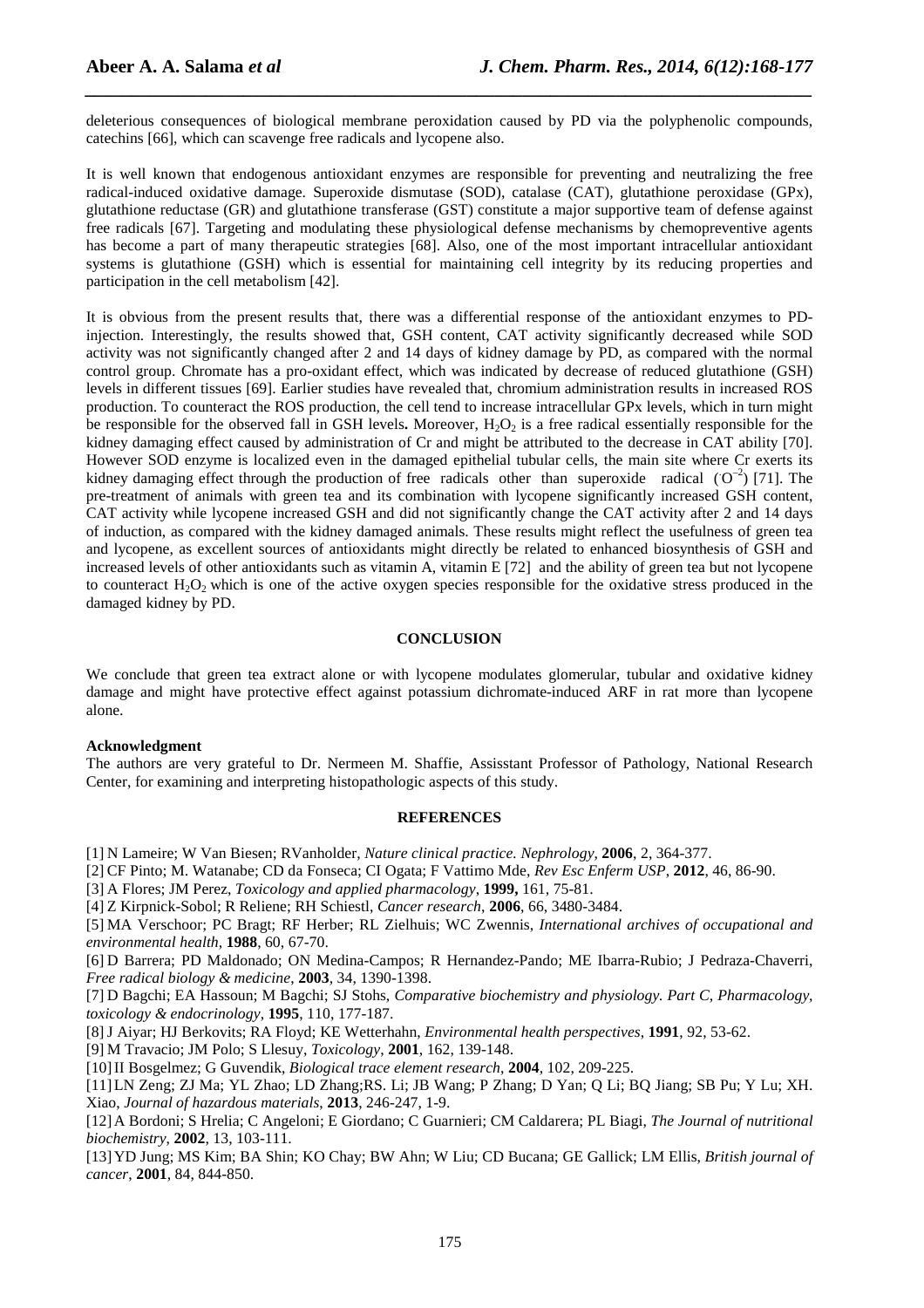[14]S Katiyar; H Mukhtar, *International journal of oncology*, **1996**, 8, 221-238.

[15]Q Guo; B Zhao; M Li, S Shen; W Xin, *Biochimica et biophysica acta*, **1996**, 1304, 210-222.

[16]S Sang; S Tian; H Wang; RE Stark; RT Rosen; CS Yang; CT Ho, *Bioorganic & medicinal chemistry*, **2003**, 11, 3371-3378.

*\_\_\_\_\_\_\_\_\_\_\_\_\_\_\_\_\_\_\_\_\_\_\_\_\_\_\_\_\_\_\_\_\_\_\_\_\_\_\_\_\_\_\_\_\_\_\_\_\_\_\_\_\_\_\_\_\_\_\_\_\_\_\_\_\_\_\_\_\_\_\_\_\_\_\_\_\_\_*

[17]MR Kelly; CM Geigerman; G Loo, *Journal of cellular biochemistry*, **2001**, 81, 647-658.

[18]AS Pannala; CA Rice-Evans; B Halliwell; S Singh, *Biochemical and biophysical research communications*, **1997**, 232, 164-168.

[19]B Zhao; Q Guo; W Xin, *Methods in enzymology*, **2001**, 335, 217-231.

[20]Y Hara; F Tonooka, *Nippon Eiyo Shokuryo Gakkaishi*, **1990**, 43, 345-348.

[21]JH Weisburger; FL Chung, *Food and chemical toxicology : an international journal published for the British Industrial Biological Research Association*, **2002**, 40, 1145-1154.

[22]JM Jimenez-Lopez; AI Cederbaum, *Free radical biology & medicine*, **2004**, 36, 359-370.

[23]KH Chen; PC Li; WH Lin; CT Chien; BH Low, *Bioscience, biotechnology, and biochemistry*, **2011**, 75, 1668- 1676.

[24]SH Ihm; SW Jang; OR Kim; K Chang; MH Oak; JO Lee; DY Lim; JH Kim, *Atherosclerosis*, **2012**, 224, 377- 383.

[25]P Di Mascio; S Kaiser; H Sies, *Archives of biochemistry and biophysics*, **1989**, 274, 532-538.

[26]JA. Olson; NI Krinsky, *FASEB journal : official publication of the Federation of American Societies for Experimental Biology*, **1995**, 9, 1547-1550.

[27]W Stahl; H Sies, *Molecular aspects of medicine*, **2003**, 24, 345-351.

[28]SK Clinton, *Nutrition reviews*, **1998**, 56, 35-51.

[29]AV Rao; S Agarwal, *Journal of the American College of Nutrition*, **2000**, 19, 563-569.

[30]DJ Kim; N Takasuka; JM Kim; K Sekine; T Ota; M Asamoto; M Murakoshi; H Nishino; Z Nir; H Tsuda, *Cancer letters*, **1997**, 120, 15-22.

[31]PR Palan; MS Mikhail; GL Goldberg; J Basu; CD Runowicz; SL Romney, *Clinical cancer research : an official journal of the American Association for Cancer Research*, **1996**, 2, 181-185.

[32]E Okajima; M Tsutsumi; S Ozono; H Akai; A. Denda; H Nishino; S Oshima; H Sakamoto; Y Konishi, *Japanese journal of cancer research : Gann*, **1998**, 89, 22-26.

[33]V Bhuvaneswari; B Velmurugan; S Balasenthil; CR Ramachandran; S Nagini, *Fitoterapia*, **2001**, 72, 865-874.

[34]B Velmurugan; V Bhuvaneswari; S Nagini, *Fitoterapia*, **2002**, 73, 604-611.

[35]P Bowen; L Chen; M Stacewicz-Sapuntzakis; C Duncan; R Sharifi; L Ghosh; HS Kim; K Christov-Tzelkov; R van Breemen, *Experimental biology and medicine*, **2002**, 227, 886-893.

[36]A Rehman; LC Bourne; B Halliwell; CA Rice-Evans, *Biochemical and biophysical research communications*, **1999**, 262, 828-831.

[37]HR Matos; VL Capelozzi; OF Gomes; P. D. Mascio; M. H. Medeiros, *Archives of biochemistry and biophysics*, **2001**, 396, 171-177.

[38]K Sahin; N Sahin; O Kucuk, *Nutrition and cancer*, **2010**, 62, 988-995.

[39]SK Choi; JS.Seo, *Nutrition research and practice*, **2013**, 7, 26-33.

[40]MR Khan; S Siddiqui; K Parveen; S Javed; S Diwakar; WA Siddiqui, *Chemico-biological interactions*, **2010**, 186, 228-238.

[41]AM Mohamadin; HA El-Beshbishy; MA El-Mahdy, *Pharmacological research : the official journal of the Italian Pharmacological Society*, **2005**, 51, 51-57.

[42]A Atessahin; S Yilmaz; I Karahan; AO Ceribasi; A Karaoglu, *Toxicology*, **2005**, 212, 116-123.

[43]A Tabacco; F Meiattini; E Moda; P Tarli, *Clinical chemistry*, **1979**, 25, 336-337.

[44]AC Teger-Nilsson, *Scandinavian journal of clinical and laboratory investigation*, **1961**, 13, 326-331.

[45]WH Daughaday; OH Lowry; NJ Rosebrough; WS Fields, *The Journal of laboratory and clinical medicine*, **1952**, 39, 663-665.

[46]E Beutler; O Duron; BM Kelly, *The Journal of laboratory and clinical medicine*, **1963**, 61, 882-888.

[47]M Mihara; M Uchiyama, *Analytical biochemistry*, **1978**, 86, 271-278.

[48]S Marklund; G Marklund, *European journal of biochemistry / FEBS*, **1974**, 47, 469-474.

[49]H Aebi, *Methods in enzymology*, 1984, 105, **121**-126.

[50]M Gumbleton; PJ Nicholls, *Food and chemical toxicology : an international journal published for the British Industrial Biological Research Association*, **1988**, 26, 37-44.

[51]JP Berry; J Hourdry; P Galle; G Lagrue, *The journal of histochemistry and cytochemistry : official journal of the Histochemistry Society*, **1978**, 26, 651-657.

[52]S De Flora; KE Wetterhahn, *Life Chem. Rep*, **1989**, 7, 169-244.

[53]J Pedraza-Chaverri; D Barrera; ON Medina-Campos; RC Carvajal; R Hernandez-Pando; NA Macias-Ruvalcaba; PD Maldonado; MI Salcedo; E Tapia; L Saldivar; ME Castilla; ME Ibarra-Rubio, *BMC nephrology*, **2005**, 6, 4.